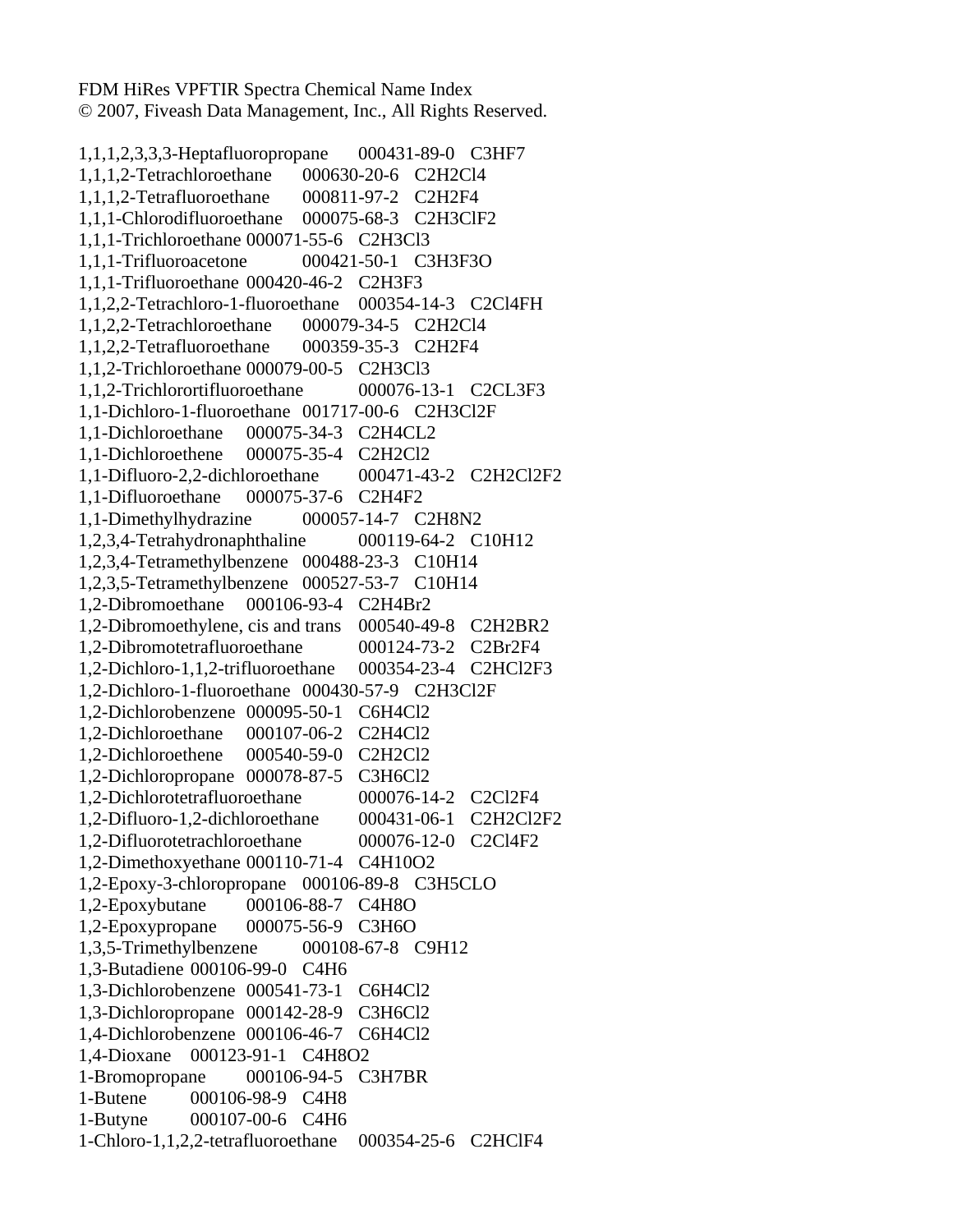1-Chlorobutane 000109-69-3 C4H9CL 1-Chloropentane 000543-59-9 C5H11Cl 1-Choro-2-methylpropane 000513-36-0 C4H9CL 1-Fluorohexane 000373-14-8 C6H13F 1-Heptanol 000111-70-6 C7H16O 1-Heptene 000592-76-7 C7H14 1-Hexanoic acid 000142-62-1 C6H12O2 1-Hexanol 000111-27-3 C6H14O 1-Hexene 000592-41-6 C6H12 1-Nitropropane 000108-03-2 C3H7NO2 1-Nonene 000124-11-8 C9H18 1-Octene 000111-66-0 C8H16 1-Pentanol 000071-41-0 C5H12O 1-Pentene 000109-67-1 C5H10 1-Propanethiol 000107-03-9 C3H8S 1-Propanol 000071-23-8 C3H8O 2,2,2-Trifluoroethanol 000075-89-8 C2H3F3O 2,2-Dichlor-1,1,1-trifluorethane 000306-83-2 C2HCl2F3 2,2-Difluorotetrachloroethane 000076-11-9 C2Cl4F2 2,2-Dimethyl butane 000075-83-2 C6H14 2,3-Dichloro-1-propene 000078-88-6 C3H4Cl2 2,3-Dimethylbutane 000079-29-8 C6H14 2,4,4-Trimethyl-1-pentene 000107-39-1 C8H16 2,4,4-Trimethyl-2-pentene 000107-40-4 C8H16 2,4-Diisocyanatotoluene 000584-84-9 C9H6N2O2 2,6-Dimethylaniline 000087-62-7 C8H11N 2-Bromopropane 000075-26-3 C3H7BR 2-Butene 000107-01-7 C4H8 2-Butoxyethanol 000111-76-2 C6H14O2 2-Chloro-1,1,1,2-tetrafluoroethane 002837-89-0 C2HClF4 2-Chloro-1,1,1-trifluoroethane 000075-88-7 C2H2ClF3 2-Chloroethanol 000107-07-3 C2H5ClO 2-Chloroethylether 000628-34-2 C4H9ClO 2-Chloropropane 000075-29-6 C3H7Cl 2-Chlorotoluene 000095-49-8 C7H7Cl 2-Ethoxyethyl acetate 000111-15-9 C6H12O3 2-Ethyl-1-hexanol 000104-76-7 C8H18O 2-Ethyltoluene 000611-14-3 C9H12 2-Fluoroethanol 000371-62-0 C2H5FO 2H,3H-Perfluropentane 138495-42-8 C5H2F10 2-Hexanone 000591-78-6 C6H12O 2-Iodo-2-methylpropane 000558-17-8 C4H9I 2-Iodopropane 000075-30-9 C3H7I 2-Methoxyethanol 000109-86-4 C3H8O2 2-Methyl-1-butene 000563-46-2 C5H10 2-Methyl-1-pentene 000763-29-1 C6H12 2-Methyl-1-propanal 000078-84-2 C4H8O 2-Methyl-1-propanethiol 000513-44-0 C4H10S 2-Methyl-2-butene 000513-35-9 C5H10 2-Methyl-2-pentene 000625-27-4 C6H12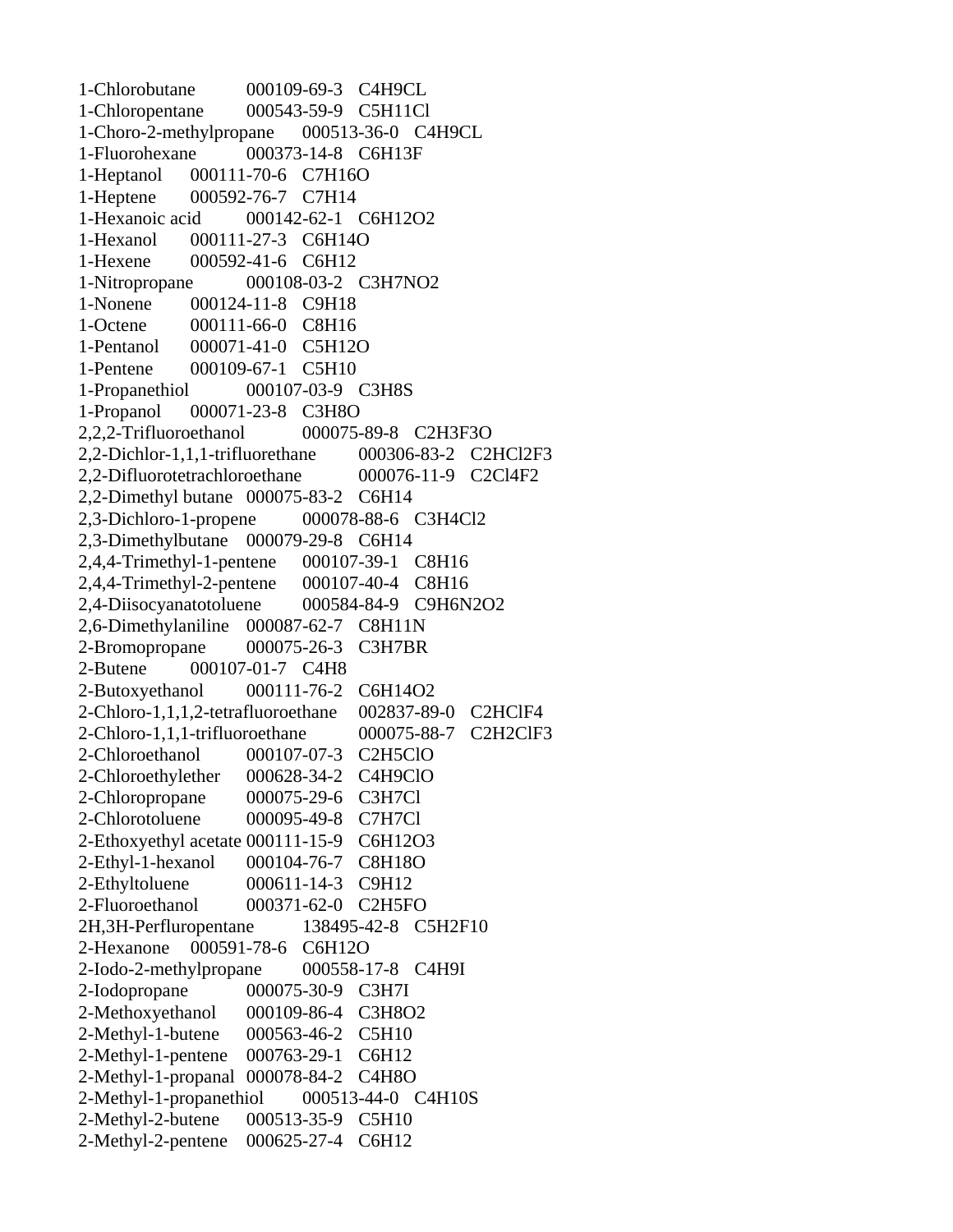2-Methyl-2-propanal 000078-85-3 C4H6O 2-Methylpentane 000107-83-5 C6H14 2-Nitropropane 000079-46-9 C3H7NO2 2-Pentanol 006032-29-7 C5H12O 2-Picoline 000109-06-8 C6H7N 2-Propanethiol 000075-33-2 C3H8S 3,4-Dichloro-1-butene 000760-23-6 C4H6CL2 3-Chlorotoluene 000108-41-8 C7H7Cl 3-Ethyltoluene 000620-14-4 C9H12 3-Methyl-1-butene 000563-45-1 C5H10 3-Methyl-2-pentanone 000565-61-7 C6H12O 3-Methylhexane 000589-34-4 C7H16 3-Methylpentane 000096-14-0 C6H14 3-Picoline 000108-99-6 C6H7N 4-Chlorotoluene 000106-43-4 C7H7Cl 4-Ethyltoluene 000622-96-8 C9H12 4-Methyl-1-pentene 000691-37-2 C6H12 4-Picoline 000108-89-4 C6H7N 4-Vinyl-1-cyclohexene 000100-40-3 C8H12 Acetaldehyde 000075-07-0 C2H4O Acetic acid 000064-19-7 C2H4O2 Acetic acid dimer 006993-75-5 C4H8O4 Acetic anhydride 000108-24-7 C4H6O3 Acetone 000067-64-1 C3H6O Acetone cyanohydrin 000075-86-5 C4H7NO Acetonitrile 000075-05-8 C2H3N Acetyl chloride 000075-36-5 C2H3ClO Acetylene 000074-86-2 C2H2 Acrolein 000107-02-8 C3H4O Acrylonitrile 000107-13-1 C3H3N Acryloyl chloride 000814-68-6 C3H3ClO Allene 000463-49-0 C3H4 Allyl alcohol 000107-18-6 C3H6O Allyl bromide 000106-95-6 C3H5Br Allyl chloride 000107-05-1 C3H5Cl Allyl fluoride 000818-92-8 C3H5F Allyl iodide 000556-56-9 C3H5I Allyl Isothiocyanate 000057-06-7 C4H5NS Allylamine 000107-11-9 C3H7N Ammonia 007664-41-7 H3N Amyl nitrate 001002-16-0 C5H11NO3 Aniline 000062-53-3 C6H7N a-Pinene 007785-26-4 C10H16 Arsine 007784-42-1 AsH3 Benzaldehyde 000100-52-7 C7H6O Benzene 000071-43-2 C6H6 Benzenethiol 000108-98-5 C6H6S Benzonitrile 000100-47-0 C7H5N Benzyl alcohol 000100-51-6 C7H8O Benzyl bromide 000100-39-0 C7H7Br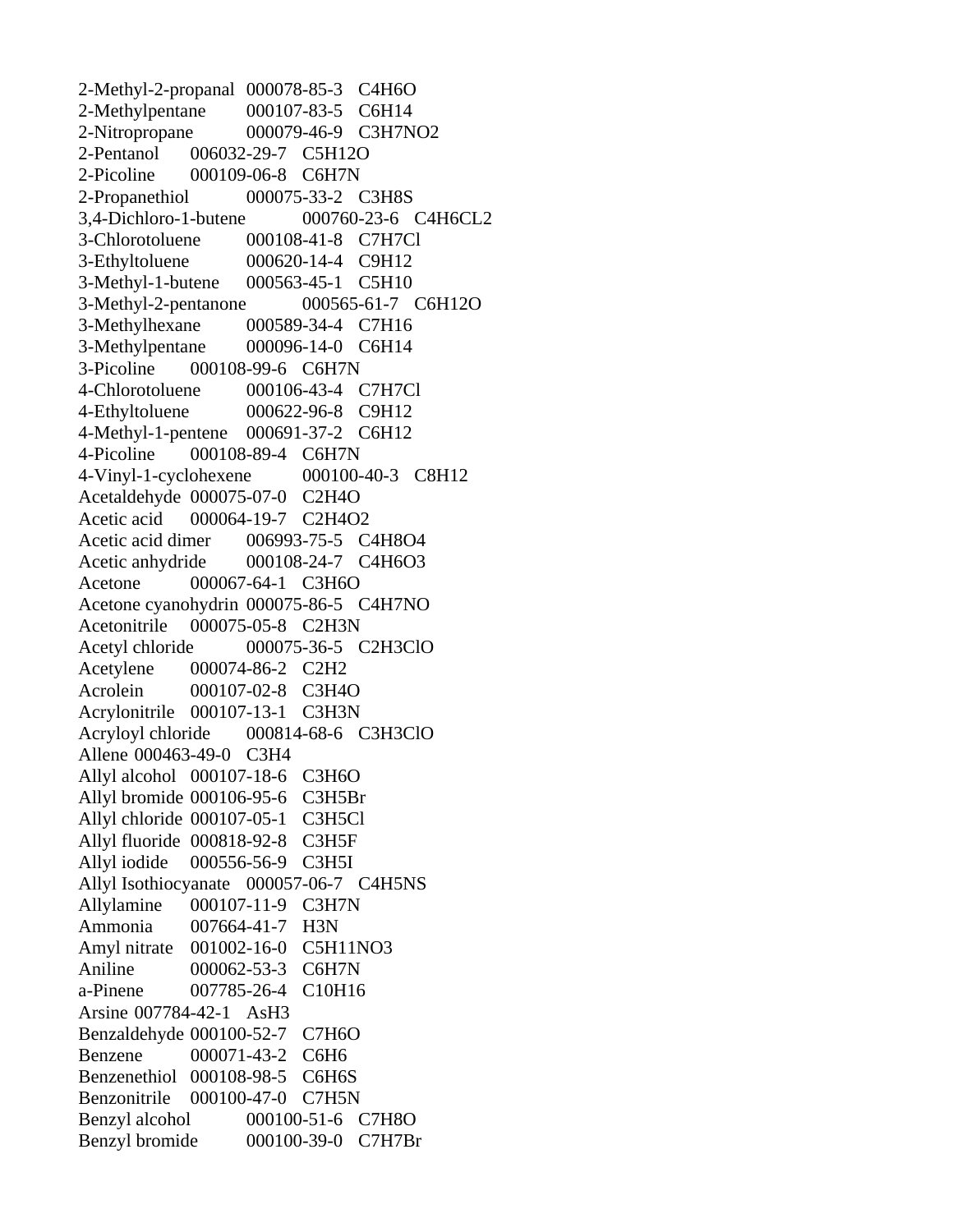Benzyl chloride 000100-44-7 C7H7Cl bis-Chloroethyl ether 000111-44-4 C4H8Cl2O Boron tribromide 010294-33-4 BBr3 Boron trichloride 010294-34-5 BCl3 Boron trifluoride 007637-07-2 BF3 b-Pinene 018172-67-3 C10H16 Bromobenzene 000108-86-1 C6H5Br Bromochlorodifluoromethane 000353-59-3 CBrClF2 Bromochloromethane 000074-97-5 CH2BRCl Bromoethane 000074-96-4 C2H5Br Bromotrifluoromethane 000075-63-8 CBrF3 Butane 000106-97-8 C4H10 Butyl acetate 000123-86-4 C6H12O2 Butylamine 000109-73-9 C4H11N Butyraldehyde 000123-72-8 C4H8O Butyric acid 000107-92-6 C4H8O2 Cadaverine 000462-94-2 C5H14N2 Carbon dioxide 000124-38-9 CO2 Carbon disulfide 000075-15-0 CS2 Carbon monoxide 000630-08-0 CO Carbon tetrachloride 000056-23-5 CCl4 Carbon tetrafluoride 000075-73-0 CF4 Carbonyl fluoride 000353-50-4 CF2O Carbonyl sulfide 000463-58-1 COS Chloroacetone 000078-95-5 C3H5ClO Chloroacetonitrile 000107-14-2 C2H2ClN Chlorobenzene 000108-90-7 C6H5Cl Chlorodifluoromethane 000075-45-6 CHClF2 Chloroethane 000075-00-3 C2H5Cl Chloroform 000067-66-3 CHCl3 Chloromethyl ethyl ether 003188-13-4 C3H7ClO Chloromethyl methyl ether 000107-30-2 C2H5ClO Chloropentafluoroethane 000076-15-3 C2ClF5 Chloropicrin 000076-06-2 CCl3NO2 Chlorosulfonyl isocyanate 001189-71-5 CClNO3S Chlorotrifluoroethylene 000079-38-9 C2ClF3 Chlorotrifluoromethane, Freon-13 000075-72-9 CClF3 cis-1,2-Dichloroethylene 000156-59-2 C2H2Cl2 cis-1,3-Dichloropropene 010061-01-5 C3H4Cl2 cis-2-Pentene 000627-20-3 C5H10 cis-4-Methyl-2-pentene 000691-38-3 C6H12 Crotonaldehyde 000123-73-9 C4H6O Cumene 000098-82-8 C9H12 Cyanogen 000460-19-5 C2N2 Cyanogen chloride 000506-77-4 CClN Cyclodecane 000293-96-9 C10H20 Cycloheptane 000291-64-5 C7H14 Cycloheptene 000628-92-2 C7H12 Cyclohexane 000110-82-7 C6H12 Cyclohexanol 000108-93-0 C6H12O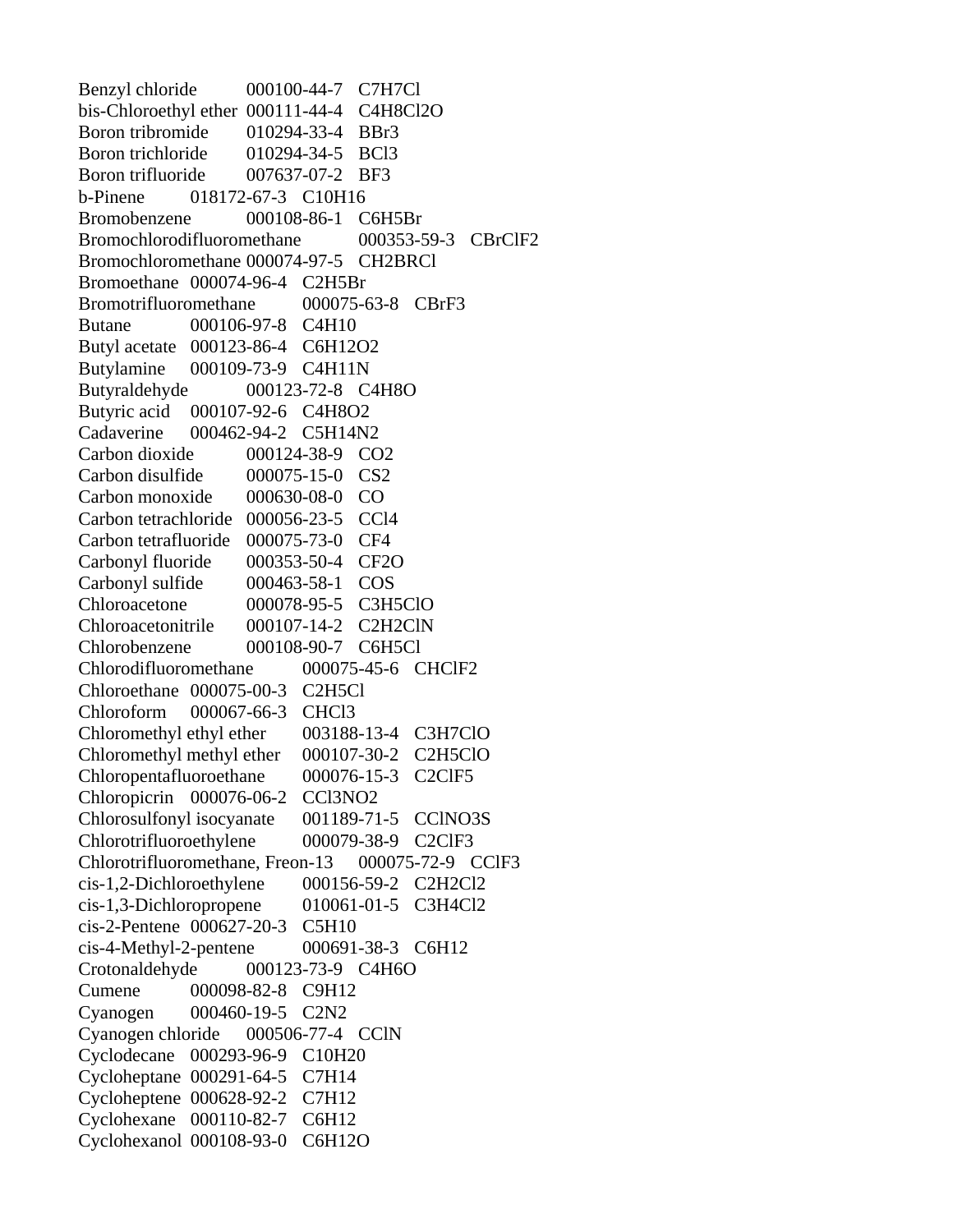Cyclohexanone 000108-94-1 C6H10O Cyclohexene 000110-83-8 C6H10 Cyclooctane 000292-64-8 C8H16 Cyclopentane 000287-92-3 C5H10 Cyclopentene 000142-29-0 C5H8 Cyclopropane 000075-19-4 C3H6 Diborane 019287-45-7 H6B2 Dibromomethane 000074-95-3 CH2Br2 Dichlorodifluoromethane 000075-71-8 CCl2F2 Dichlorofluoromethane, Freon-21 000075-43-4 CHCl2F Dichloromethane 000075-09-2 CH2Cl2 Dichlorosilane 004109-96-0 H2Cl2Si Diethyl ketone 000096-22-0 C5H10O Diethyl sulfate 000064-67-5 C4H10O4S Diethyl Sulfide 000352-93-2 C4H10S Diethylether 000060-29-7 C4H10O Difluorodibromomethane 000075-61-6 CBr2F2 Difluoromethane 000075-10-5 CH2F2 Diiodomethane 000075-11-6 CH2I2 Diisopropyl ether 000108-20-3 C6H14O Diisopropylamine 000108-18-9 C6H15N Diketene 000674-82-8 C4H4O2 Dimethoxymethane 000109-87-5 C3H8O2 Dimethyl carbonate 000616-38-6 C3H6O3 Dimethyl disulfide 000624-92-0 C2H6S2 Dimethyl ether 000115-10-6 C2H6O Dimethyl sulfate 000077-78-1 C2H6O4S Dimethyl sulfide 000075-18-3 C2H6S Dimethyl sulfoxide 000067-68-5 C2H6OS Dimethylamine 000124-40-3 C2H7N Dimethylcarbamoyl chloride 000079-44-7 C3H6ClNO Dipropyl ether 000111-43-3 C6H14O Dipropylene glycol methyl ether 034590-94-8 C7H16O3 d-Limonene 005989-27-5 C10H16 Ethane 000074-84-0 C2H6 Ethanol 000064-17-5 C2H6O Ethene 000074-85-1 C2H4 Ethyl acetate 000141-78-6 C4H8O2 Ethyl acrylate 000140-88-5 C5H8O2 Ethyl benzene 000100-41-4 C8H10 Ethyl butyrate 000105-54-4 C6H12O2 Ethyl chloroformate 000541-41-3 C3H5ClO2 Ethyl cyanide 000107-12-0 C3H5N Ethyl mercaptan 000075-08-1 C2H6S Ethyl methyl ether 000540-67-0 C3H8O Ethyl nitrite 000109-95-5 C2H5NO2 Ethyl tert-butyl ether 000637-92-3 C6H14O Ethyl trifluoroacetate 000383-63-1 C4H5F3O2 Ethyl vinyl ether 000109-92-2 C4H8O Ethylamine 000075-04-7 C2H7N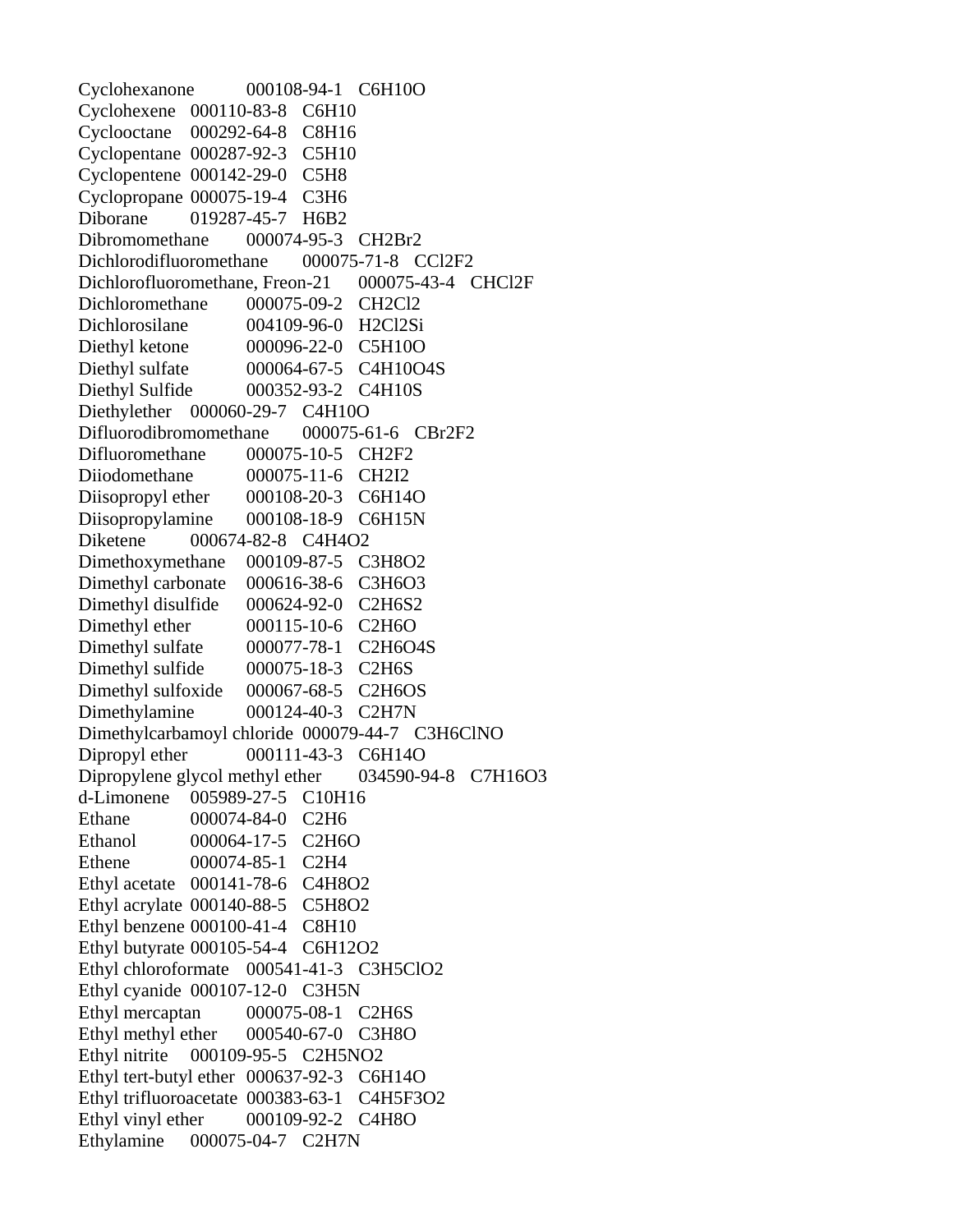Ethylene glycol 000107-21-1 C2H6O2 Ethylene oxide 000075-21-8 C2H4O Ethylene sulfide  $000420-12-2$  C2H4S Ethylenediamine 000107-15-3 C2H8N2 Ethylformate 000109-94-4 C3H6O2 Ethyliodide 000075-03-6 C2H5I Fluoroacetone 000430-51-3 C3H5FO Fluorobenzene 000462-06-6 C6H5F Formaldehyde 000050-00-0 CH2O Formic acid 000064-18-6 CH2O2 Formic acid dimer 014523-98-9 C2H4O4 Furan 000110-00-9 C4H4O Furfuryl alcohol 000098-00-0 C5H6O2 Germane 007782-65-2 GeH4 Heptane 000142-82-5 C7H16 Hexachloro-1,3-butadiene 000087-68-3 C4Cl6 Hexachlorocyclopentadiene 000077-47-4 C5Cl6 Hexafluoroacetone 000684-16-2 C3F6O Hexafluorobenzene 000392-56-3 C6F6 Hexafluoroethane 000076-16-4 C2F6 Hexafluoroisobutylene 000382-10-5 C4H2F6 Hexafluoropropene 000116-15-4 C3F6 Hexamethylphosphoramide 000680-31-9 C6H18N3OP Hexane 000110-54-3 C6H14 Hydrazine 000302-01-2 H4N2 Hydrogen bromide 010035-10-6 HBr Hydrogen chloride 007647-01-0 HCl Hydrogen cyanide 000074-90-8 CHN Hydrogen fluoride 007664-39-3 HF Hydrogen iodide 010034-85-2 HI Hydrogen sulfide 007783-06-4 H2S Ironpentacarbonyl 013463-40-6 C5FeO5 Isoamyl alcohol 000123-51-3 C5H12O Isobutane 000075-28-5 C4H10 Isobutanol 000078-83-1 C4H10O Isobutene 000115-11-7 C4H8 Isobutyl acetate 000110-19-0 C6H12O2 Isocumene 000103-65-1 C9H12 Isooctane 000540-84-1 C8H18 Isopentane 000078-78-4 C5H12 Isophorone 000078-59-1 C9H14O Isoprene 000078-79-5 C5H8 Isopropanol 000067-63-0 C3H8O Isopropyl acetate 000108-21-4 C5H10O2 Isopropylamine 000075-31-0 C3H9N m-Cresol 000108-39-4 C7H8O Methacryloyl chloride 000920-46-7 C4H5ClO Methane 000074-82-8 CH4 Methanesulfonyl chloride 000124-63-0 CH3ClO2S Methanol 000067-56-1 CH4O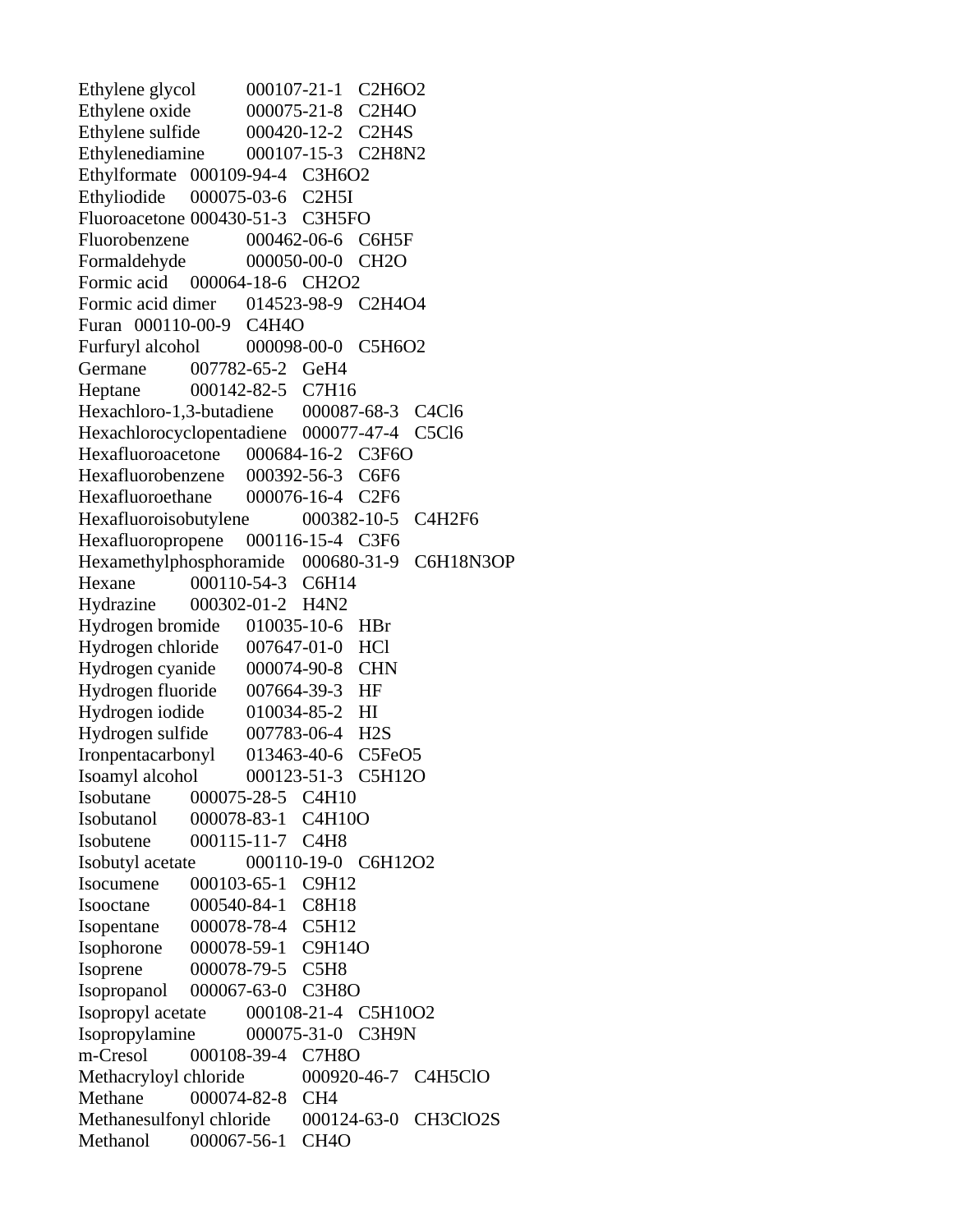Methyl acetate 000079-20-9 C3H6O2<br>Methyl acrylate 000096-33-3 C4H6O2 000096-33-3 C4H6O2 Methyl benzoate 000093-58-3 C8H8O2 Methyl bromide 000074-83-9 CH3Br Methyl butyl ether 000628-28-4 C5H12O Methyl chloride 000074-87-3 CH3Cl Methyl chloroformate  $000079-22-1$  C2H3ClO2 Methyl ethyl ketone 000078-93-3 C4H8O Methyl fluoride 000593-53-3 CH3F Methyl formate 000107-31-3 C2H4O2 Methyl iodide 000074-88-4 CH3I Methyl isoamly ketone 000110-12-3 C7H14O Methyl isobutyl ketone 000108-10-1 C6H12O Methyl isobutyrate 000547-63-7 C5H10O2 Methyl isopropyl ketone 000563-80-4 C5H10O Methyl mercaptan 000074-93-1 CH4S Methyl methacrylate 000080-62-6 C5H8O2 Methyl nitrite 000624-91-9 CH3NO2 Methyl pivalate 000598-98-1 C6H12O2 Methyl propionate 000554-12-1 C4H8O2 Methyl propyl ketone 000107-87-9 C5H10O Methyl salicylate 000119-36-8 C8H8O3 Methyl vinyl ketone 000078-94-4 C4H6O Methylacrylonitrile 000126-98-7 C4H5N Methylamine 000074-89-5 CH5N Methylchlorodisilanes, mixed isomers 000993-00-0 C3H9Cl3Si2 Methyldichlorophosphine 000676-83-5 CH3Cl2P Methylhydrazine 000060-34-4 CH6N2 Methylisocyanate 000624-83-9 C2H3NO Methylisothiocyanate 000556-61-6 C2H3NS Methyltrichlorosilane 000075-79-6 CH3Cl3Si Morpholine 000110-91-8 C4H9NO m-Xylene 000108-38-3 C8H10 N,N-Diethylamine 000109-89-7 C4H11N N,N-Diethylaniline 000091-66-7 C10H15N N,N-Dimethyl formamide 000068-12-2 C3H7NO n-Amyl acetate 000628-63-7 C7H14O2 Naphthalene 000091-20-3 C10H8 n-Butanol 000071-36-3 C4H10O n-Butyl isocyanate 000111-36-4 C5H9NO n-Decane 000124-18-5 C10H22 Neopentyl alcohol 000075-84-3 C5H12O Nickel carbonyl 013463-39-3 C4NiO4 Nicotine 000054-11-5 C10H14N2 Nitric acid 007697-37-2 HNO3 Nitric oxide 010102-43-9 NO Nitrobenzene 000098-95-3 C6H5NO2 Nitroethane 000079-24-3 C2H5NO2 Nitrogen dioxide 010102-44-0 NO2 Nitrogen dioxide and dimer 10544-72-6 NO2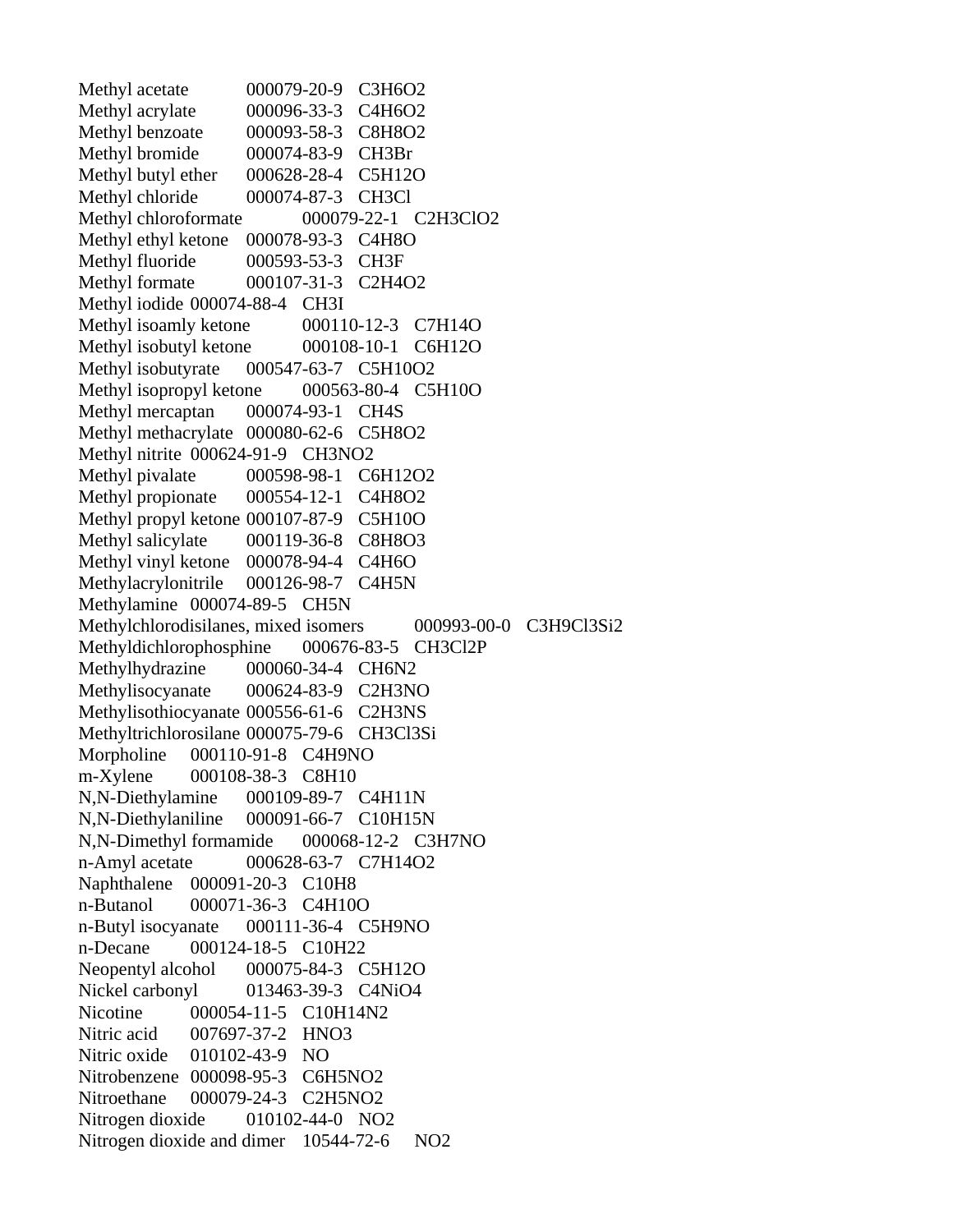Nitrogen trifluoride 007783-54-2 F3N Nitromethane 000075-52-5 CH3NO2 Nitrosyl chloride 002696-92-6 ClNO Nitrous acid 007782-77-6 HNO2 Nitrous oxide 010024-97-2 N2O n-Nonane 000111-84-2 C9H20 n-Tridecane 000629-50-5 C13H28 n-Undecane 001120-21-4 C11H24 Octafluorocyclobutane 000115-25-3 C4F8 Octafluoropropane 000076-19-7 C3F8 Octane 000111-65-9 C8H18 o-Toluidine 000095-53-4 C7H9N o-Xylene 000095-47-6 C8H10 Paraldehyde 000123-63-7 C6H12O3 Pentafluoroethane 000354-33-6 C2HF5 Pentane 000109-66-0 C5H12 Perchloromethyl mercaptan 000594-42-3 CCl4S Perfluorobutane 000355-25-9 C4F10 Perfluoroisobutylene 000382-21-8 C4F8 Perfluoropentane 000678-26-2 C5F12 Phosgene 000075-44-5 CCl2O Phosphine 007803-51-2 H3P Phosphorous oxychloride 010025-87-3 Cl3OP Piperidine 000110-89-4 C5H11N Propane 000074-98-6 C3H8 Propargyl alcohol 000107-19-7 C3H4O Propargyl chloride 000624-65-7 C3H3Cl Propene 000115-07-1 C3H6 Propionaldehyde 000123-38-6 C3H6O Propionic acid 000079-09-4 C3H6O2 Propyl acetate 000109-60-4 C5H10O2 Propylene glycol 000057-55-6 C3H8O2 Propylene sulfide 001072-43-1 C3H6S Propylenimine 000075-55-8 C3H7N Propyne 000074-99-7 C3H4 p-Xylene 000106-42-3 C8H10 Pyridine 000110-86-1 C5H5N Quinoline 000091-22-5 C9H7N sec-Amylamine 000625-30-9 C5H13N sec-Butyl alcohol 000078-92-2 C4H10O sec-Butylbenzene 000135-98-8 C10H14 Silane 007803-62-5 H4Si Silicon tetrafluoride 007783-61-1 Cl4Si Styrene 000100-42-5 C8H8 Styrene oxide 000096-09-3 C8H8O Sulfur dioxide 007446-09-5 SO2 Sulfur hexafluoride 002551-62-4 F6S Sulfur trioxide  $007446-11-9$  SO3 Sulfuryl chloride 007791-25-5 Cl2O2S Sulfuryl fluoride 002699-79-8 F2O2S